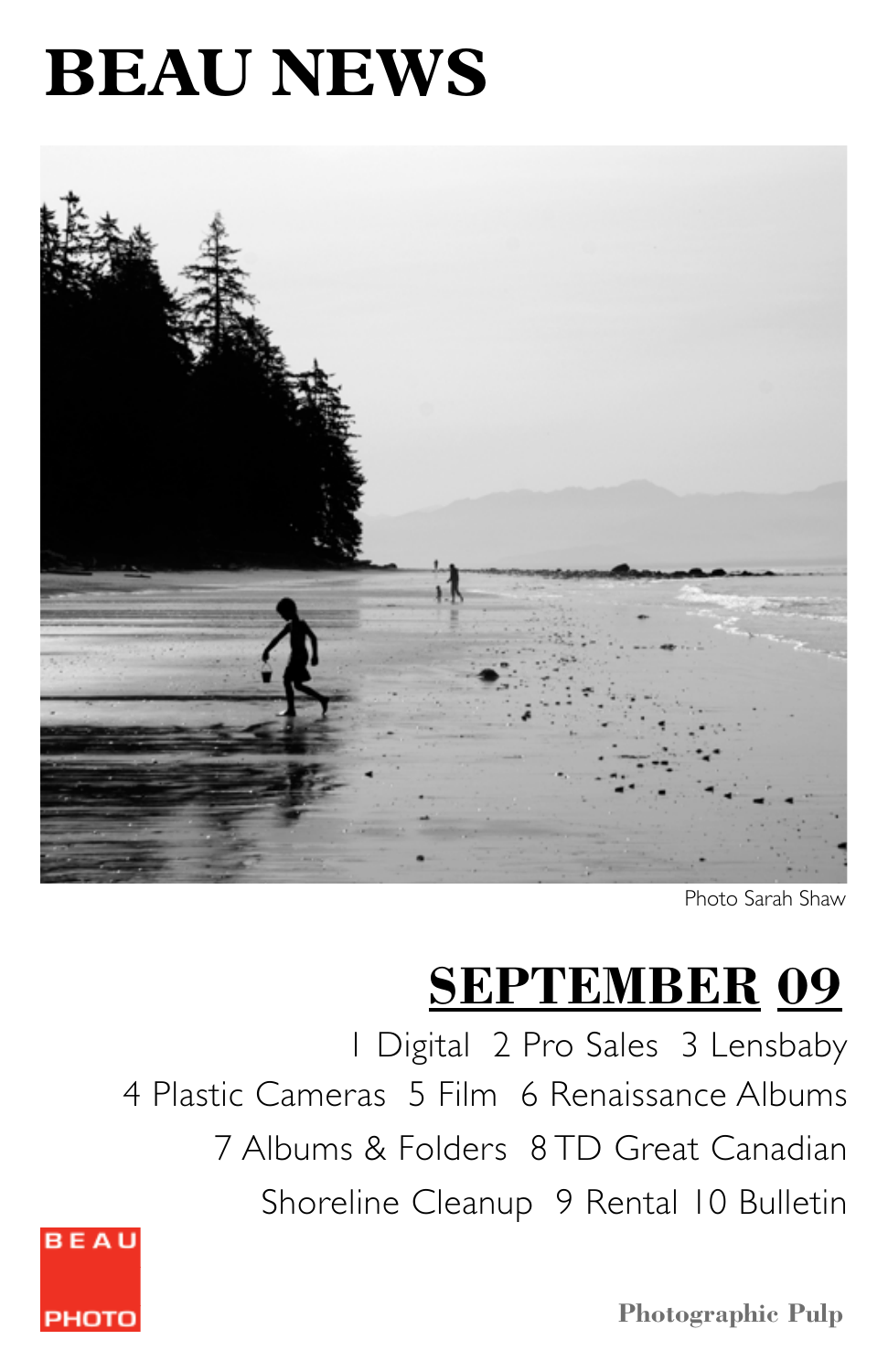# 1**Digital** Mike

### **End-of-Summer SALE! Plus New Cameras from Canon, Nikon and more...**

#### Hunting for a deal? Want to save money on camera gear? Look no

further! We are putting a sale on a variety of items. All new, but older stock, over-stock, slow moving and discontinued items are all fair game for this sale. There are far too many items to list in this newsletter, so have a look on our website for full details, with the link following a few choice items listed here...

| Nikon AF 35-70mm f/2.8D             | Reg: \$999  | Sale: \$599  |
|-------------------------------------|-------------|--------------|
| Nikon AF-S DX 17-55mm f/2.8         | Reg: \$1579 | Sale: \$1439 |
| Nikon AF-S DX VR 16-85mm f/3.5-5.6G | Reg: \$775  | Sale: \$669  |
| Nikon Camera Control PRO            | Reg: \$79   | Sale: \$65   |

Note that if you have an older model Nikon digital SLR, like a D100, D200, D1X, D2X etc., then you can save a ton of money with Camera Control PRO. The newer Camera Control PRO 2, which is required for the D300, D700, D3 and so on, sells for \$219! We also have a bunch of older model CoolPix accessories, batteries and more.

| Canon EOS Rebet XTi Body       | Reg: \$779  | Sale: \$499  |
|--------------------------------|-------------|--------------|
| Canon EF-S 17-85mm f/4-5.6 IS  | Reg: \$769  | Sale: \$495  |
| Canon EF-S 17-55mm f/2.8 IS    | Reg: \$1299 | Sale: \$1199 |
| Canon LP-E4 Battery Pack       | Reg: \$215  | Sale: \$185  |
| (for $ID/IDs$ Mark III)        |             |              |
| Wacom Intuos 4 Graphics Tablet | Reg: \$429  | Sale: \$399  |
| (Medium)                       |             |              |

For all the great deals, go to: <http://www.beauphoto.com/digital/summer09sale/>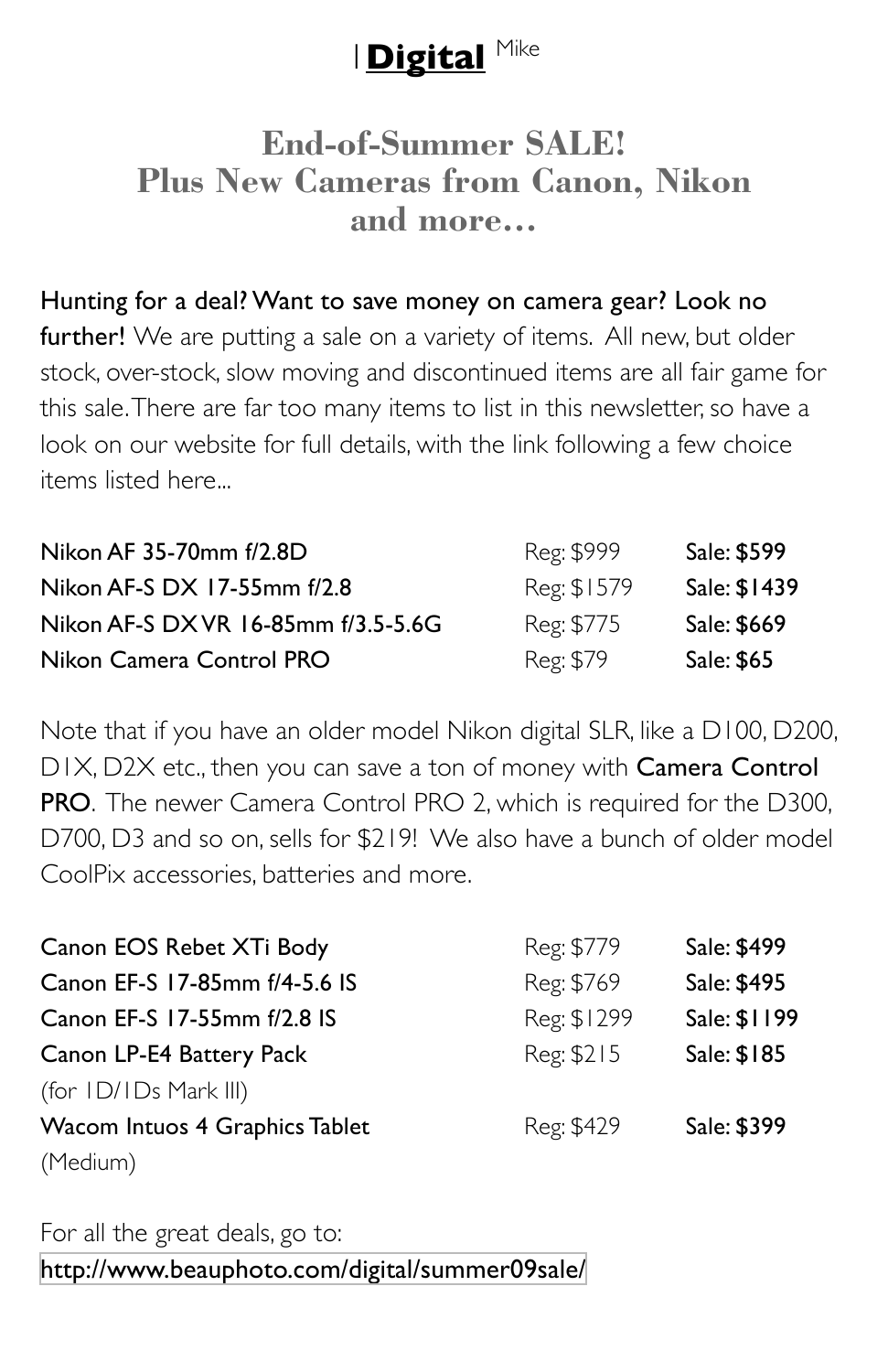# **NEW!!! Canon EOS-7D** (\$2099 CDN)

What is new about the EOS-7D? Well the name should give you a hint. Pretty much everything! About the only thing not new, is that it is an APS-C sized sensor, with the standard 1.6x crop factor. What, it's not a full-frame camera like the 5D Mark II, it's not a "baby 5D"? Nope, 'fraid not. What it is, seemingly, is more of a "baby 1D Mark III" from a performance standpoint and almost a "baby 1Ds Mark III" from an image quality standpoint!

You could call it a high-end "prosumer" camera, but make no mistake, it is firmly in the realm of a professional body if you ask me. Sporting a newly designed 18.1 megapixel CMOS sensor (not just a higher pixel count version of the EOS-50D sensor, but thoroughly redesigned sensor), a completely new autofocus module with 19 AF cross sensors and a dedicated AF processor with even more customization options than a 1D Mark III, a huge 100% 1.0x magnification viewfinder, a weather-sealed body, a two-axis electronic level, full 1080p video at 24/25/30 fps (as well as 720p video up to 60fps!) and a blistering 8 fps still shooting speed, this camera is no wanna-be pro camera – it is a pro camera! If you're worried about noise levels at high ISO, given its even greater pixel density than the EOS-50D, don't be - all indications are that it will significantly outperform it. In addition, it seems that all traces of high ISO noise banding are gone too, something even the 5D Mark II can suffer from at times, although from an absolute standpoint, the 5D Mark II still seems a fair bit cleaner at extreme ISO settings, as one would expect.

There is way to much to talk about in the limited space of this newsletter, so see our website at: <http://www.beauphoto.com/digital/eos7d/> The EOS-7D is slated to start shipping in early October and while I doubt it will be quite as popular as the 5D Mark II, it may not be too far off. Get your preorder in ASAP if you want one on the first shipment. It really sounds like a stunning camera for the price!

Canon also announced three new lenses. A new EF100mm f/2.8L HIS USM Macro, an EF-S 15-85mm f/3.5-5.6 USM IS and an 18-135mm f/3.5- 5.6 IS. See the link to my 7D article above for more info.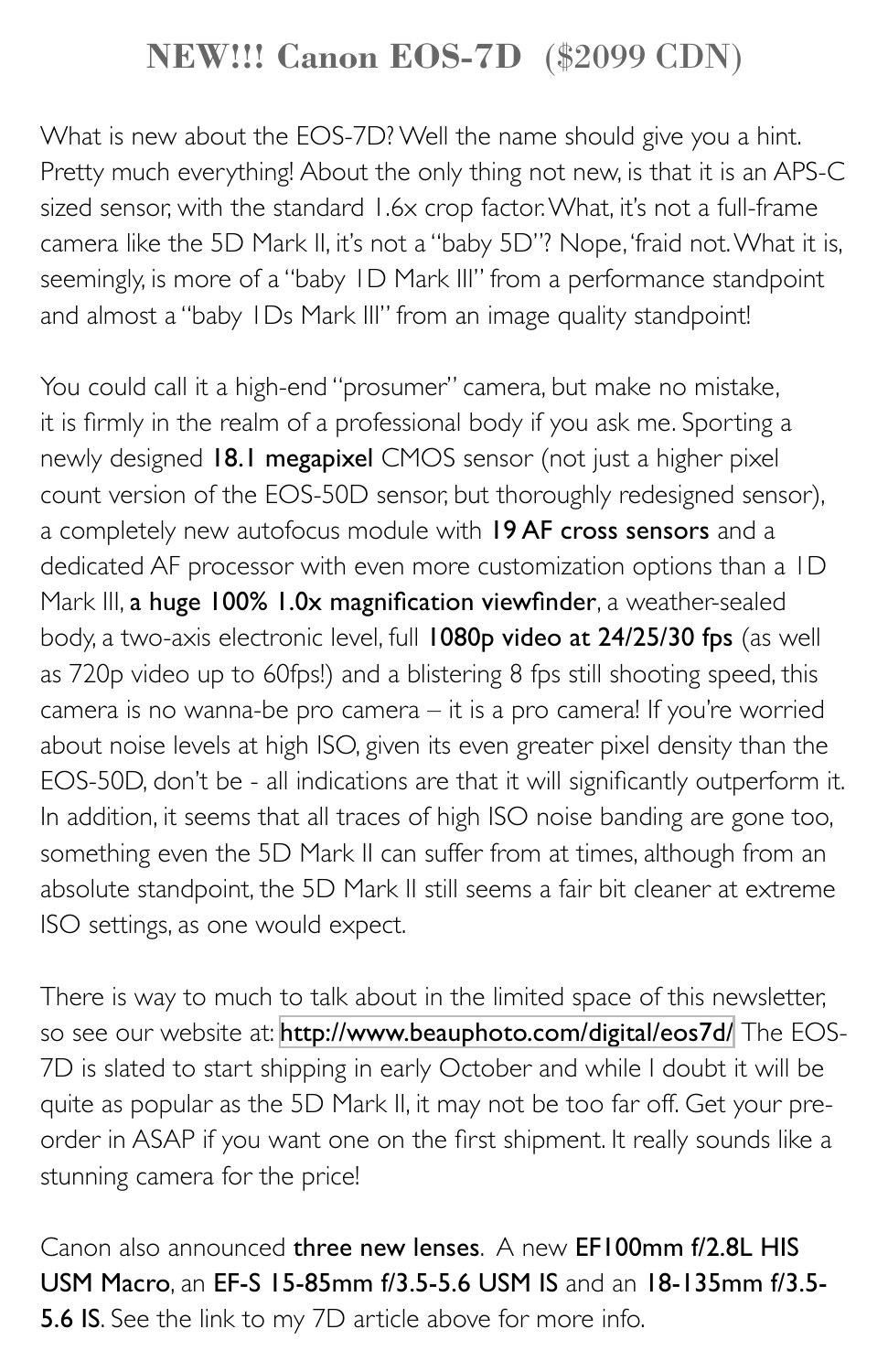# **Canon Lens Rebates**

Canon has announced some great new lens rebates that will be running from September 1st through October 31st. Save anywhere from \$30 to a whopping \$500! Combine these lens rebates with our end of summer sale, and you could be in for some very sweet deals! Call us for more details.

# **New Nikon D300s** (\$1999 CDN)



Not quite as new as the EOS-7D in the sense of fresh breaking news, Nikon also recently announced a revised version of the D300. The D300s is an interesting refresh, sporting an improvement in continuous shooting speed, now up to 7 fps (even without the optional battery grip), the addition of 720p HD video recording capability with stereo-mic inputs, as well as a significant improvement to its external controls, including the very nice "D-pad" from the D700/D3 as well as dedicated Live View and Info buttons. Finally, the D300s boasts dual card slots now, with one CF card and one SD card slot. These are some pretty significant and useful upgrades for only a few hundred more than the original D300, so this camera should prove very popular with Nikon shooters! We anticipate stock to arrive momentarily.

# **Nikon Price Drops!**

Nikon has dropped prices on many of their high-end lenses and camera bodies. For details, call us, but here are a few examples: D3X - \$8450, **D3 - \$5250, D700 - \$ 2930** and hundreds \$ off many of Nikon's super telephoto AF-S VR II lenses like the 400mm f/2.8, 500mm f/4 etc.!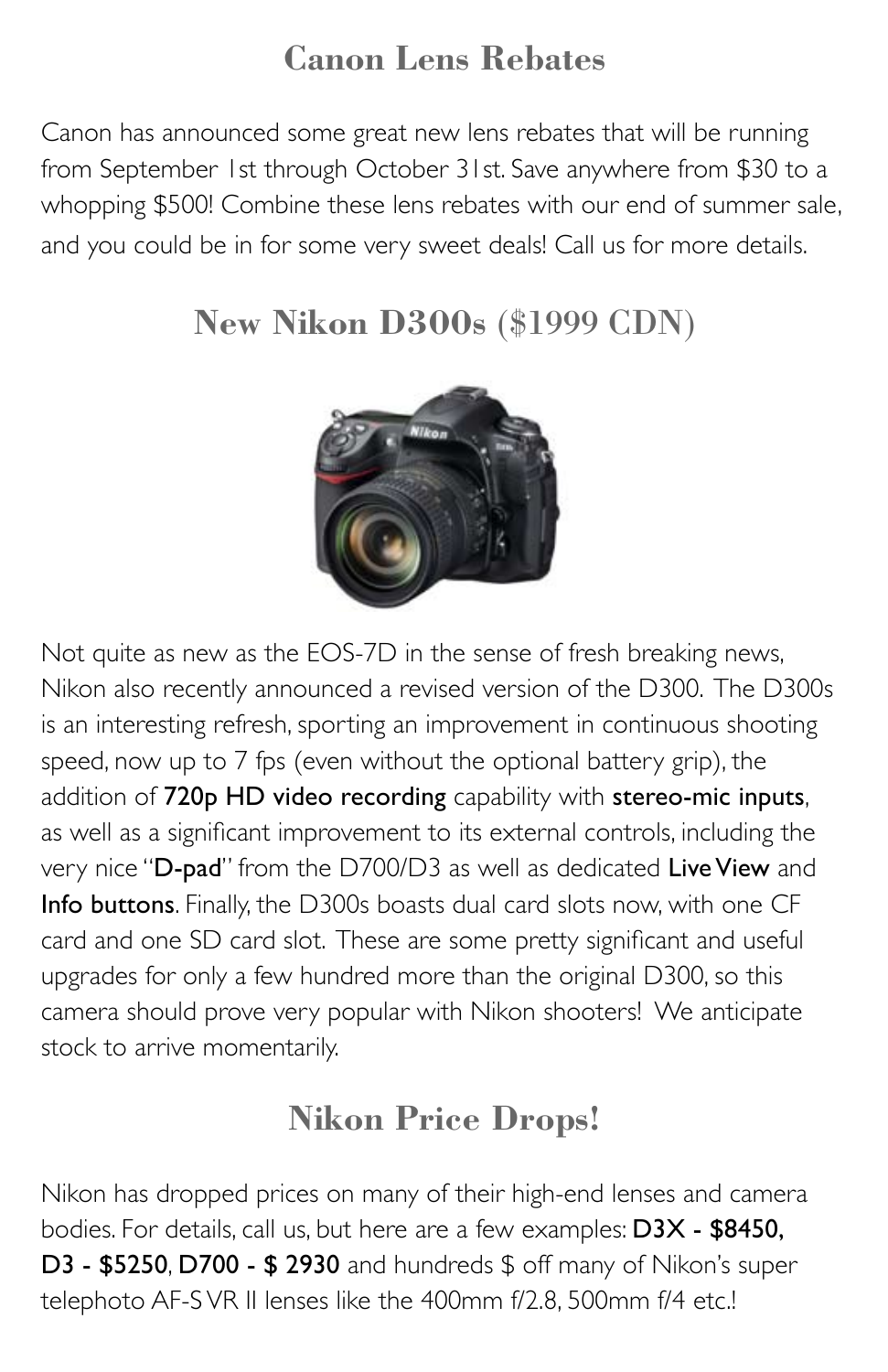# **Hasselblad Scanner Promotion and Huge Savings on CPO Items**

Until the end of September, you can trade in your old scanner, any make or model, and get either a \$2750 discount on the purchase of a Hasselblad X1 scanner or a \$3300 discount on an X5 scanner! Imagine trading in your \$200 flatbed scanner and getting that much money off the purchase of a high-end Hasselblad Flextight film scanner! Call for more details or a price quote.

Also, if you have been wondering whether or not you can afford a highend Hasselblad medium format digital system, you would do well to check out Hasselblad's Certified Pre-Owned list on their website. Hasselblad frequently has CPO items, anything from lenses and older accessories to near top-end medium format systems like an H3D-39! You can sometimes save many thousands of dollars on a CPO digital back – for example right now, you can get an H3DII-22 for \$11,500. That's a complete 22 megapixel system with most current model H3DII body, a viewfinder, an 80mm standard lens, software, CF memory card, cables, rechargeable battery and charger, a complete ready-to-go kit! That's scarcely more than you'd pay for a top-end 35mm digital SLR like a Canon 1Ds Mark III or a Nikon D3x!

While these CPO items might have slight cosmetic issues, they are all thoroughly checked over and certified at the factory for "like-new" functionality and will usually carry a six month warranty, unless otherwise indicated on the CPO list. In addition, extended warranties can be purchased for CPO digital backs and medium format digital SLR kits at the same price as they would be for brand-new backs or kits.

You can call us for more info, or click the following link and then look for the Certified Pre-Owned link on the page that opens:

<http://www.hasselbladusa.com/promotions.aspx>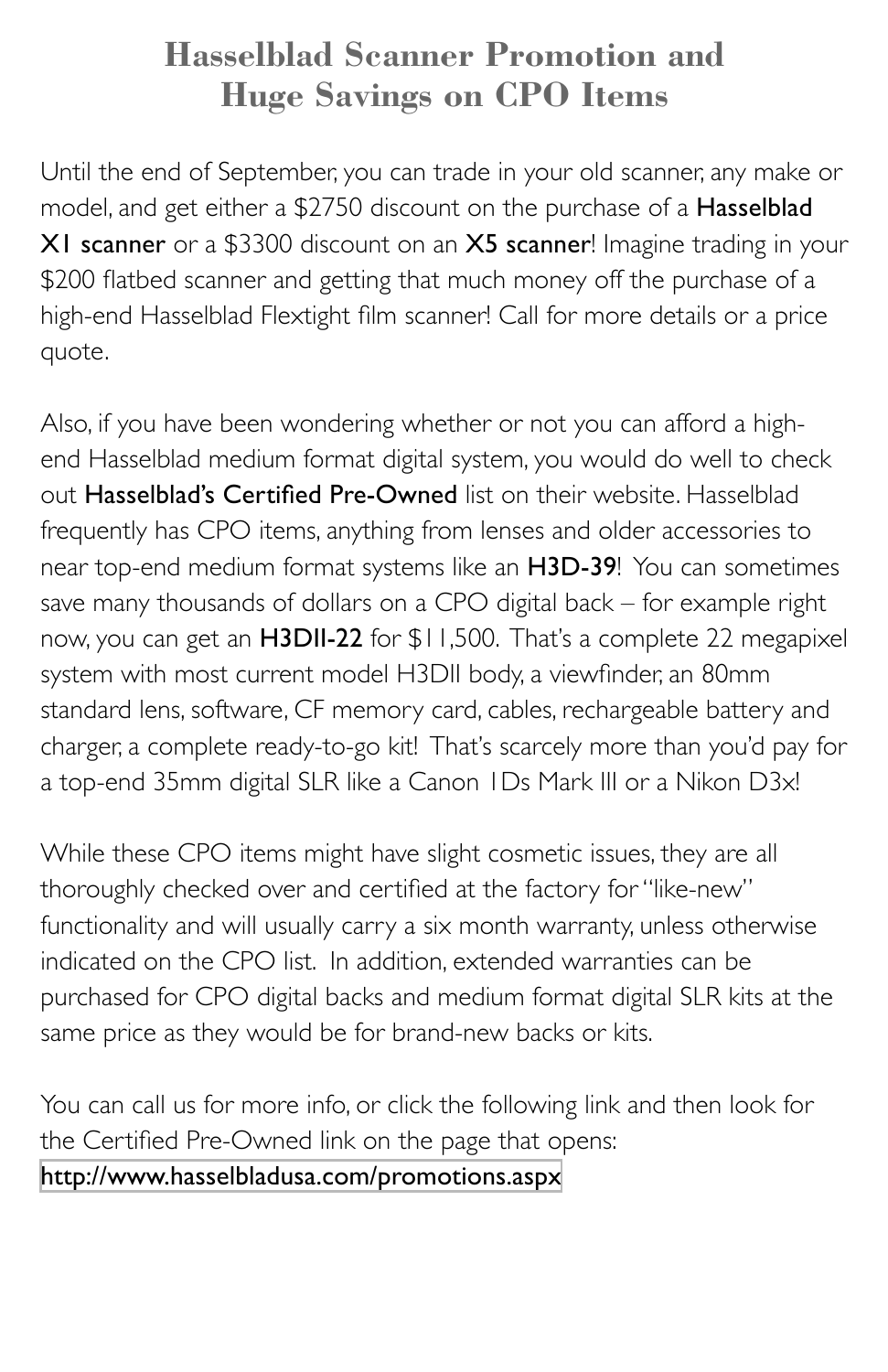# **Nik Software in stock at Beau Photo**

We are now stocking Nik software! Nik makes a variety of Photoshop and Lightroom plugins, as well as stand-alone programs designed to work with Adobe Lightroom. We are stocking the Photoshop plugins and have Silver Efex Pro (B&W conversions and grain effects - \$199.95), Dfine v2.0 (noise reduction - \$99.95), Color Efex Pro v3.0 (tons of different effects, including cross-processed film - \$299.95), Viveza (U-Point Adjustments – \$149.95) and lastly, The Nik Complete Collection (Ultimate Edition) in stock. This Ultimate collection includes all of the above plugins and also includes Nik Sharpener Pro, all for \$599.95.

I have not had a chance to work with all of these plugins yet, but I have used Silver Efex Pro and Color Efex Pro. Silver Efex offers a wide range of preset "film looks" as well as the ability to create your own, or tweak the existing ones to your heart's content. One notable point is that the grain look that one gets from Nik's software is the most convincing I've seen yet. For example, in Color Efex Pro, one has control over how the grain looks in the shadows, midtones and highlights separately, as well as the grain size, which is exactly the kind of flexibility one need's to create a convincing film-like look. There are a huge variety of different effects in Color Efex, including cross-processed film preset styles and much more.

It would take pages to really do justice to all the features that Nik software offers and rather than do that, I would encourage you to download trial versions off their website and try them out for yourself. Go to: <http://niksoftware.com/>

# 2 **Pro Sales** Ken

# **Two words for this month: SALE and SAVINGS**

We are clearing out some older and over-stocked items at great prices. Many are one of a kind or last stocks. Come in and cash in on the savings!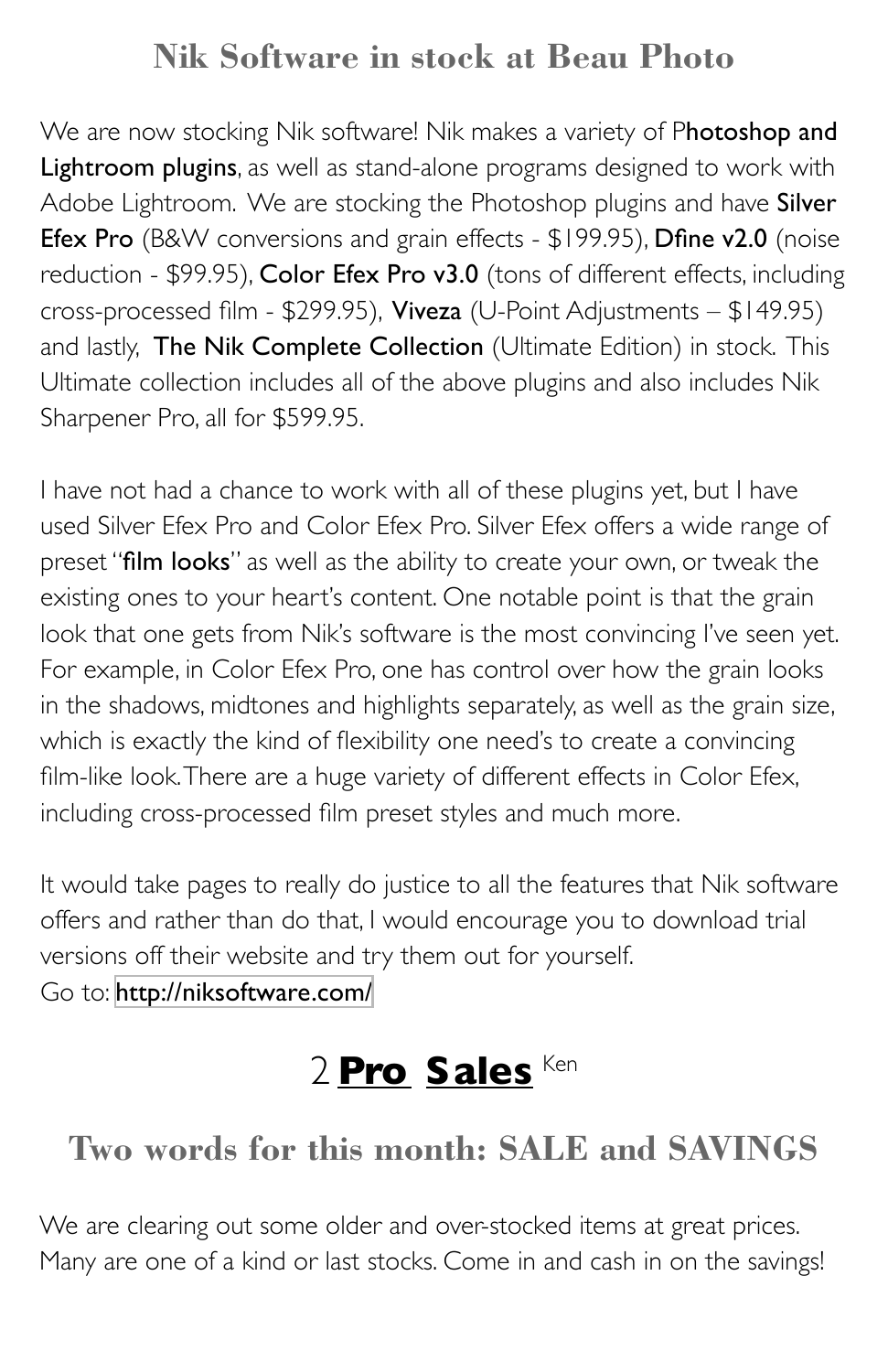### Profoto Compact 600/600 Kit (last unit)

Comes with 2x 600 w/s Heads, 2 stands, 2 reflectors, 2 umbrellas, sync cord, and carrying case.

Reg. \$1849.95 Sale \$1800.00

### Profoto D1 500/500 Air studio Kit

### A few key features:

- Fully digital, not just on the display panel, but in the flash output control circuitry as well.

- Consistency in flash-to-flash color temperature and flash energy, 7 f-stop power range.

- Unique built-in reflector allows full control and minimizes stray light.
- Short flash duration gives images a crisp feel and fast recycling time.
- D1 Air trigger and built in receivers.

The D1 Kit has 2-500 w/s heads, 2 stands, 2-Umbrellas, D1 Air trigger, and carrying case. We have a limited amount of demo units at blow out prices So don't Delay!

### Reg. \$3359.95 **Blowout Sale \$ 2549.49**

# **Pocket Wizard**

Pocket Wizard has 2 new TTL compatible radio transmitter/receivers for Canon Flashes (the Nikon version will be released in the fall ). Canon users can use the new MiniTT1 Transmitter and FlexTT5 Transceiver to control single or multiple off-camera Canon E-TTLII flashes at speeds of up to 8/ fps. The MiniTT1 Transmitter is a tiny, low-profile unit  $(2.8 \times 1.9 \times 1.3)$ in.) that slides into the camera's hot shoe. The FlexTT5 Transceiver is also lowprofile but slightly larger  $(3.6 \times 2.9 \times 1.4 \text{ in.})$  transceiver. Both units take the TTL data being sent through the camera's hot shoe and transmit it digitally as a radio signal. Photographers can now place TTL (or manual) flash units anywhere to illuminate the scene: behind walls, under tables, on stands – anywhere out of sight. The new units will be compatible with any Pocket Wizard models for triggering manual flash or remote cameras or you can mix your TTL flash with any manual flash as desired.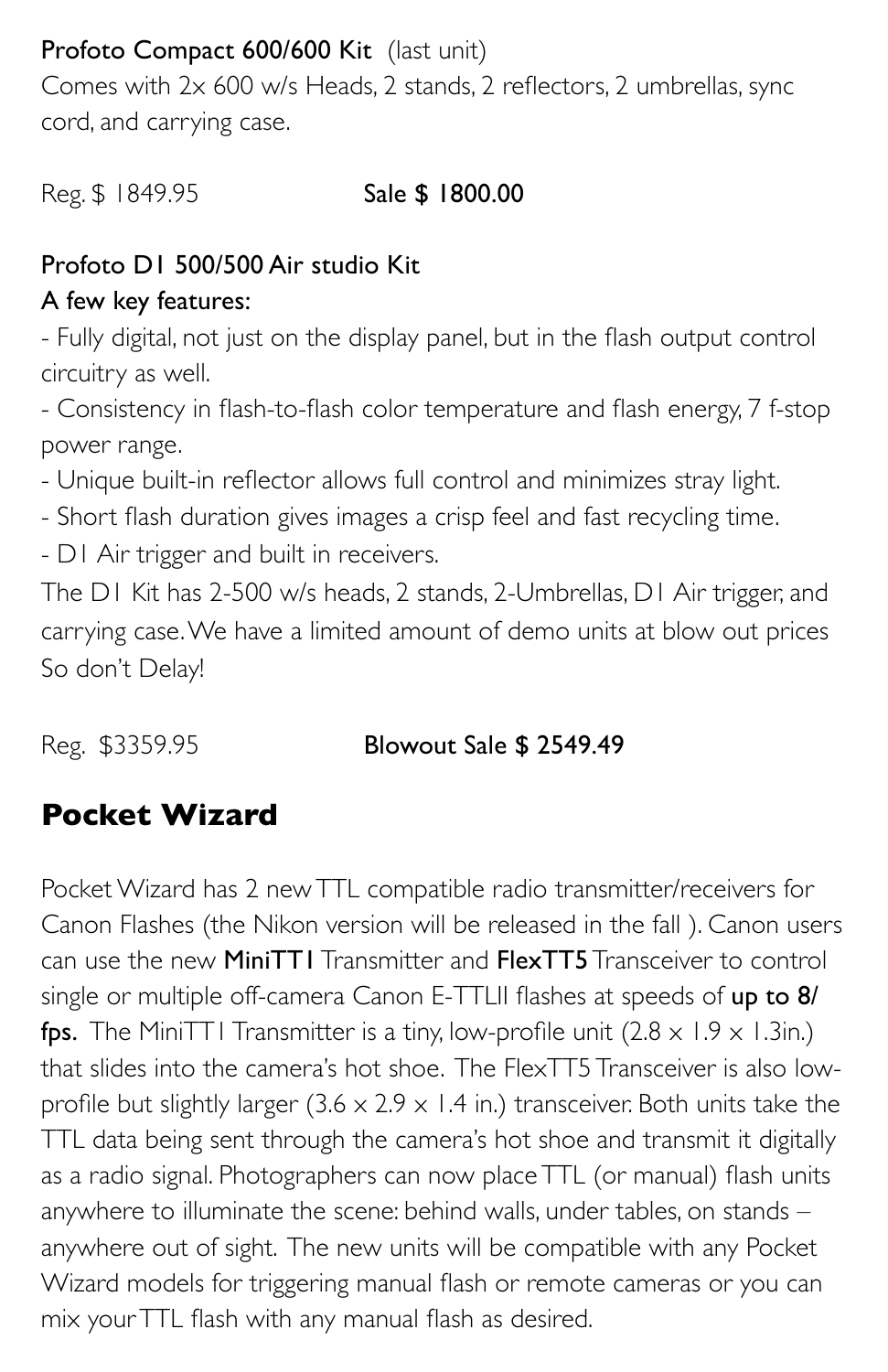### Here are a few key features:

- HyperSync which enables photographers to achieve standard sync speeds up to 1/500 second and not just with TTL flash, but with any flash. - FP/High-Speed sync mode enables flash sync all the way to 1/8000th. - Learn mode allows the Pocket Wizard to be programmed either by computer or with another PocketWizard radio. The system works on 20 ControlTL channels or any of PocketWizard's 32 existing channels for traditional triggering and it works with Canon and Nikon's A-B-C zone capabilities including ratios. Plug a Mini or Flex unit into a computer with the PocketWizard utility software loaded and you can configure channel and zone settings, HyperSync timing, sleep timers and more or just update the unit's firmware with the push of a button. For more see Rob Galbraith's site: [http://www.robgalbraith.com/bins/multi\\_page.asp?cid=7-9884-9903](http://www.robgalbraith.com/bins/multi_page.asp?cid=7-9884-9903)

The Pocket Wizard TT1 Mini and TT5 Flex are on sale for the month of September. These are the Canon versions only! The Nikon Versions are slated for December, if not sooner. The sale price is for in stock products only. Once we sell out they will be at the regular price.

| Pocket Wizard TTI Mini for Canon Reg. \$ 254.95 | Sale \$ 219.49 |
|-------------------------------------------------|----------------|
| Pocket Wizard TT5 Flex for Canon Reg. \$ 284.95 | Sale \$ 245.49 |

# **Dynalite**

All in stock Dynalite packs, lights and accessories are on sale from 10 to 25% off! Here are some of the deals:

| Dynalite 2040 head                | Reg. \$535.99   | Sale \$455.49   |
|-----------------------------------|-----------------|-----------------|
| Dynalite 4040 head                | Reg. \$808.99   | Sale \$ 647.49  |
| Dynalite M1000wi Power pack       | Reg. \$ 1619.99 | Sale \$ 1295.49 |
| Dynalite Jack Rabbit 2            | Reg. \$572.99   | Sale \$ 515.49  |
| Dynalite Soft light 18" Reflector | Reg. \$ 192.99  | Sale \$ 169.49  |

**Finally**, for the month of September all used and consignment lighting, cameras and accessories are 10% off the already low prices. Come in and check out all the great deals!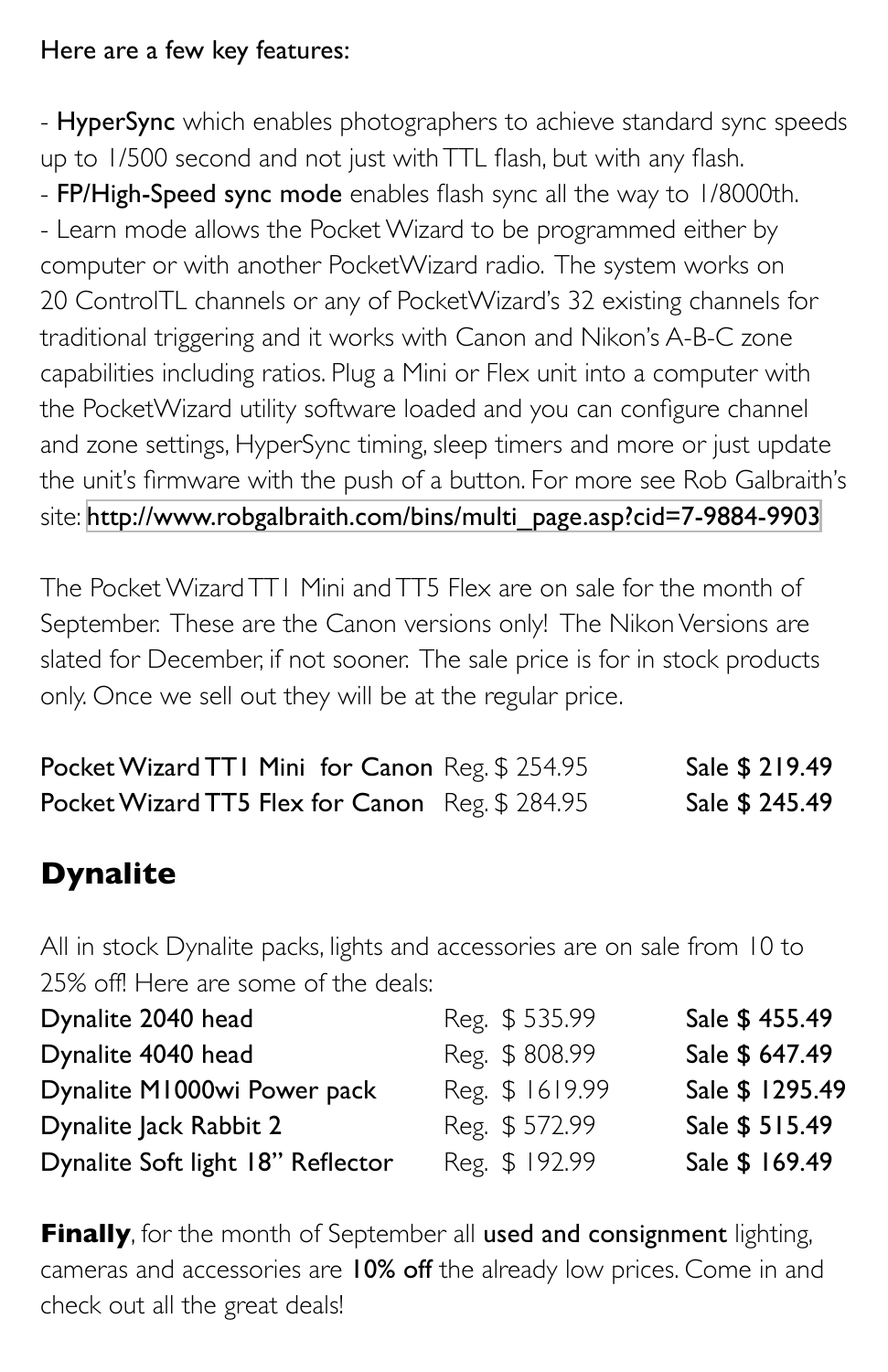# 4 **Lensbaby Blowout!** Jason

We have a plethora of Lenbabies in stock, and we need the shelf space for new stock items, so you, our valued customers are going to get the deal of a lifetime! Save some money, save some time, save a nickel, save a dime!

The Original Lensbaby has a single element lens with an approximate field of view of 50mm which causes the characteristic soft image reminiscent of toy cameras such as the Holga. The image is relatively sharp in the centre, but rapidly falls away towards the edges. You can change the plane of focus and move the sharp area of the lens by tilting and compressing the lens, and when you "stop down" by using the included aperture rings, the lens gets sharper and the "sweet spot" gets wider.

The second generation Lensbaby 2.0 features a coated, high refractive index, low dispersion optical glass doublet instead of the single uncoated optical glass element in The Original Lensbaby. What does this mean? It means that the Lensbaby 2.0 is brighter, sharper, and faster than the Original Lensbaby - whether this is a good or bad thing is up to you.

The Lensbaby 3G (no relation to iPhone 3G) has the same optical formula as the Lensbaby 2.0, but is different in that it adds an adjustable focusing mechanism and the ability to lock the lens at one's desired tilt. This added feature is a godsend when shooting in a studio. In the words of Lenbabies, it is "the hybrid love child of an old fashioned bellows camera and an uptight tilt-shift lens"!

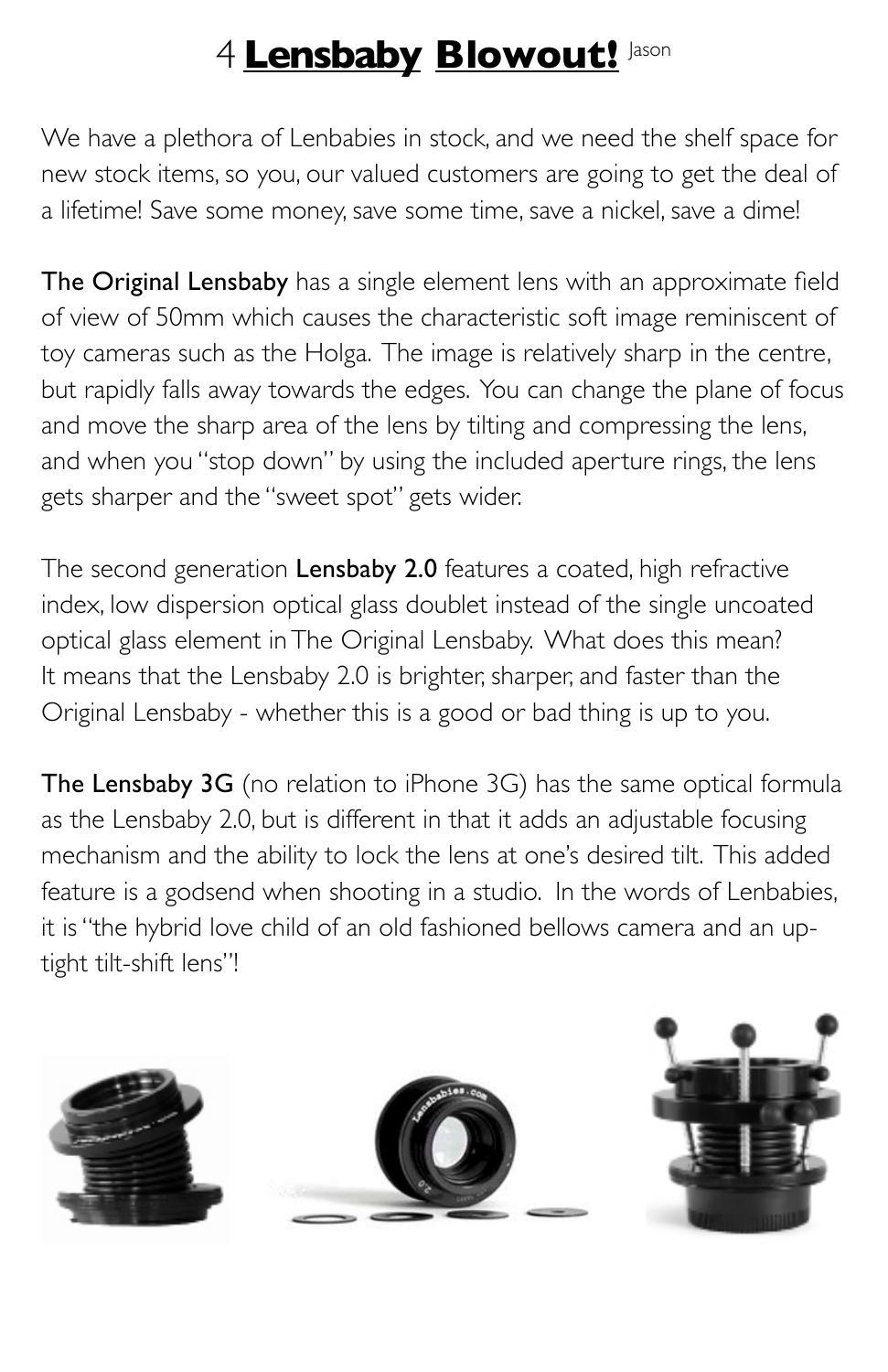# **Special Blow-Out Prices!**

| Original Lensbaby |          | Lensbaby 3G       |          |
|-------------------|----------|-------------------|----------|
| Canon EF Mount:   | \$69.95  | Canon EF Mount:   | \$196.95 |
| Canon FD Mount:   | \$69.95  | Mamiya 645 Mount: | \$248.95 |
|                   |          | Pentax 67 Mount:  | \$248.95 |
| Lensbaby 2.0      |          | PL Mount:         | \$418.95 |
| Canon EF Mount:   | \$119.49 |                   |          |
| Nikon F Mount:    | \$119.49 |                   |          |

# 5 **Plastic Cameras** Dennis

# **Lomography and Holga Annual Sale**

For the month of September Beau Photo will offer a 10% discount on all Lomography and Holga cameras and accessories. Here are a few of the plastic camera products that we carry and their prices:

| Lomo Action Sampler           | Reg \$ 33.50 | Sale \$ 30.15 |
|-------------------------------|--------------|---------------|
| Lomo Super Sampler            | Reg \$55.50  | Sale \$49.95  |
| Lomo Fisheye 2                | Reg \$71.50  | Sale \$ 64.35 |
| Lomo Oktomat                  | Reg \$47.50  | Sale \$42.75  |
| Lomo Hipshot Bag              | Reg \$39.50  | Sale \$ 35.55 |
| Diana F+                      | Reg \$48.50  | Sale \$43.65  |
| Diana F+ with Flash Kit       | Reg \$82.50  | Sale \$74.25  |
| Diana 35mm Film Back          | Reg \$54.40  | Sale \$49.05  |
| Diana Fisheye 20mm Lens       | Reg \$47.50  | Sale \$42.75  |
| Holga 120N                    | Reg \$ 28.50 | Sale \$ 25.65 |
| Holga 120FN with Flash        | Reg \$43.50  | Sale \$43.65  |
| Holga 120CFN with Color Flash | Reg \$49.50  | Sale \$44.55  |
| Holga 120WPC Wide Pinhole     | Reg \$ 51.50 | Sale \$46.35  |
| Holga 135                     | Reg \$45.50  | Sale \$40.95  |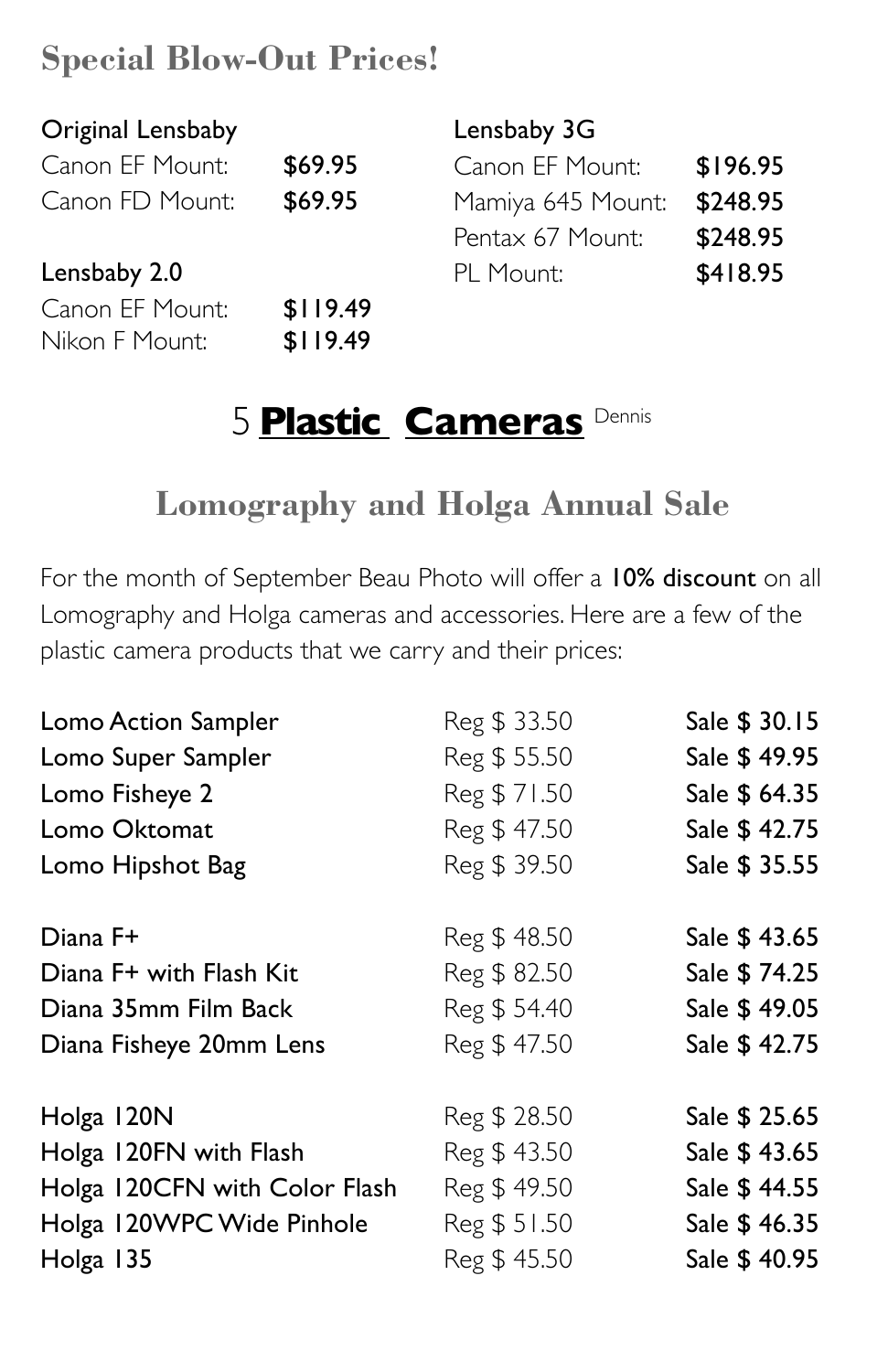# 6 **Film**

### Film of the month: Fuji Velvia 100

Fujichrome Velvia 100 is the most saturated color daylight slide film available in the market. The film is also known for its excellent rendition of contrast, and exceptional sharpness. It is available in 50 and 100 iso, or as Velvia 100F which is slightly less vivid than the Velvia 100. To celebrate this classic film Beau Photo is offering a 50% discount on Velvia 100 in 135 format, available while quanities last.

Fuji Velvia 135-36 Sale \$7.38

# 8 **Renaissance Albums** Sarah

### **NEW LOWER PRICING**

There are new price lists available for Custom and Stock albums. Please contact me and I will email you the price lists in PDF format (this way we can save some of our planet's trees), or if you prefer printed copies that's no problem just drop by at Beau.

### **MINI SALE**

We have a few Renaissance items selling at great marked down prices, but stocks are limited:

Ventura  $8 \times 8 - 10$  page – Black Sale \$56.50 Ventura  $5 \times 5 - 10$  page – Red, Blue, Pink, White Sale  $$32.50$ 

### **CUSTOM ALBUMS**

For newcomers to the world of Renaissance albums who would like a "SoHo Styler" tutorial or to discuss the "ROES Application" and for those of you who just need a re-fresher please call or email me to set up an appointment. If you want to come in and discuss about albums please try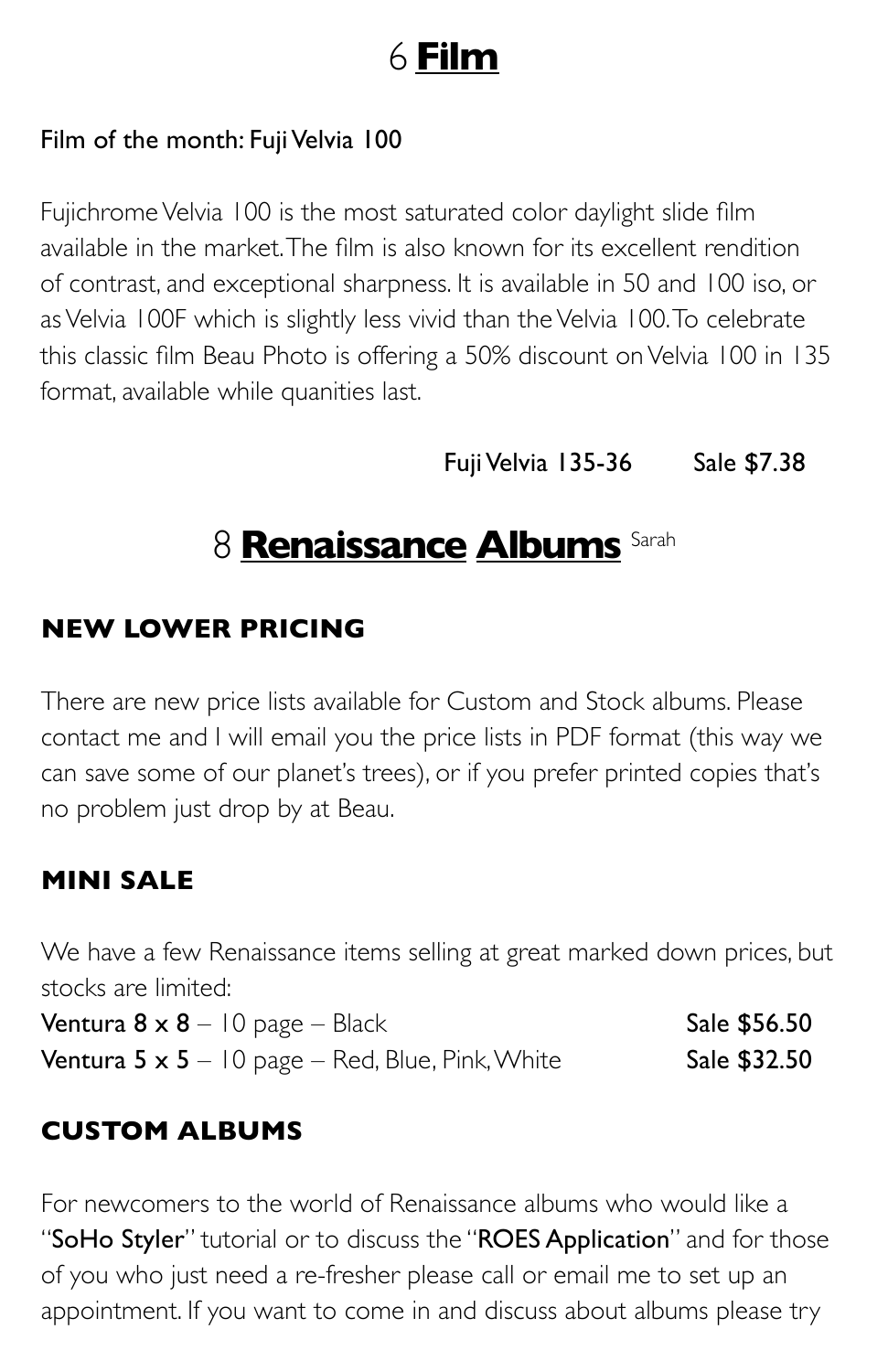to contact me first, this way I can give you more time in case I am already discussing the SoHo Styler with another client.

### **ALBUM RENTALS**

Please try and book in advance to secure your favourite album(s). To newcomers, YES we rent out our Renaissance custom digital albums for FREE but there is a fee for late returns and I think that's fair. Rentals are for 2 days and 3 during quieter times. Weekends are great as you have the album from Friday to Monday so all in all a 4 day rental. Even better is ordering a Studio Sample Album. This is a great way to show off your own fantastic work to potential customers and you get 50% off the album.

### **PO#'s**

Just a reminder to contact me before placing each order for custom albums. Please email me for a PO# along with your album details as it helps me to keep track of your album during production.

### **STOCK ORDERS**

Due to the increase in demand for special order items, I will now be processing orders twice a month. This will translate into a faster delivery time to you and your clients. Please email me with your stock order requests in plenty of time (at least a day before I process the order, if you can). Once the order is processed the estimated arrival time is  $3 - 4$  weeks. This is for all special order Iitems only!

ATTENTION SoHo Styler Mac Users It has been brought to my attention that the Mac Leopard and Snow Leopard operating systems are not compatible with the SoHo Styler software. Grrrrrrrrrrrr! However, the software **Parallels** emulates windows on Mac. You can get it at <http://www.parallels.com>. Mike Mander is Beau Photo's Mac savvy guy and has some experience with Parallels, if you have any questions regarding this software you could call him at the store or e-mail him at [digital@beauphoto.com](mailto:digital@beauphoto.com)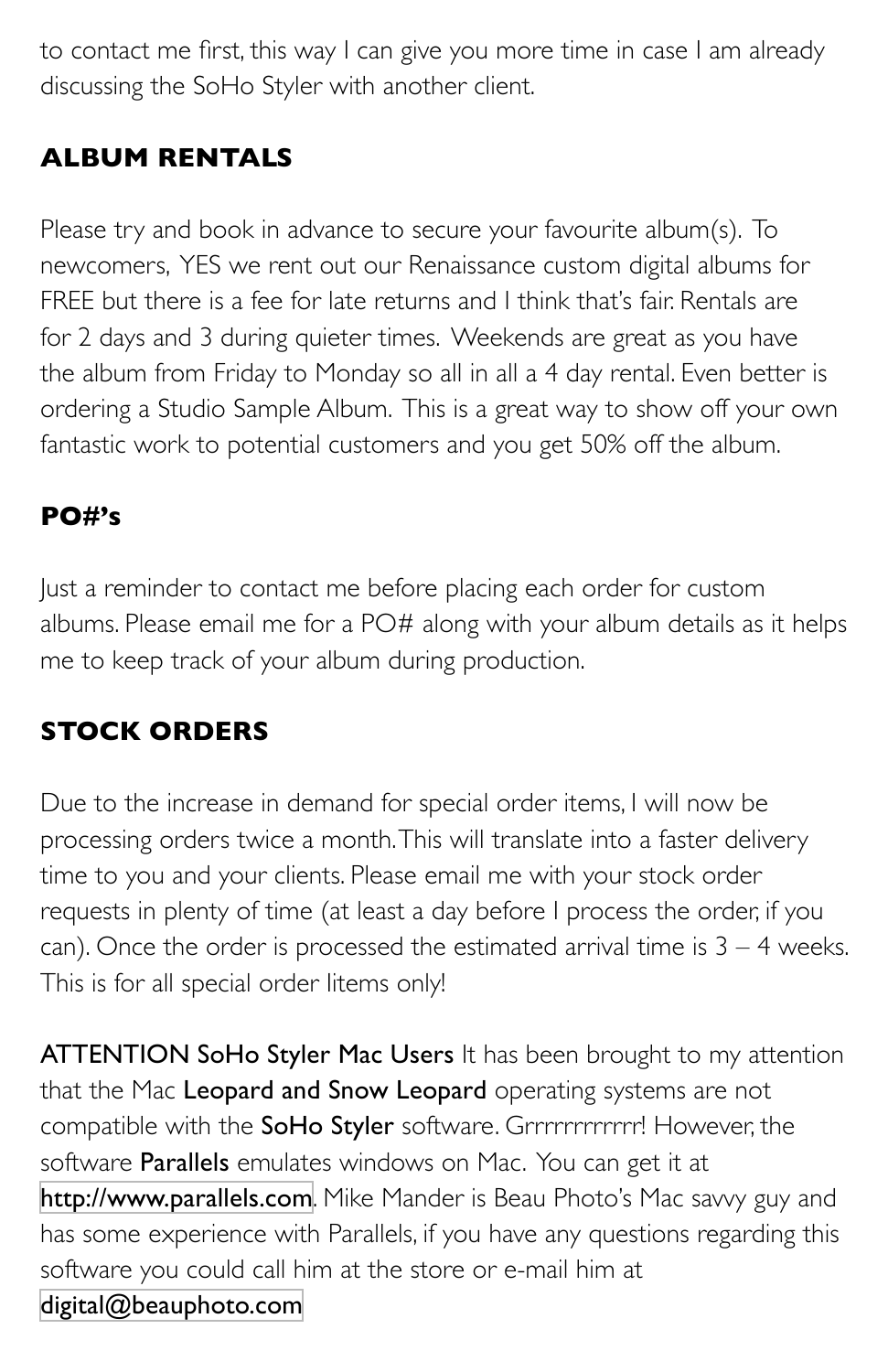# 9 **Albums & Folders** Barb

Carrying on with my musical theme... It's a toss-up between 'It's the Most Wonderful Time of the Year' and 'See you in September'. Both appropriate, with our little darlings going back to school. Parents everywhere are doing the 'Anticipation Happy Dance' (in stocking feet, cautiously, in the basement, while the children are asleep); the full-blown Cotillion happens soon, gang! Get your dancing shoes ready!

If you've been wanting to try out some of the special ordered mounts but didn't want to buy a whole case; TAP over-shipped a few items recently, and we've decided to offer them for sale instead of returning them.

We have a limited quantity on hand of the following. When they're gone, I'll go back to special ordering them. If you don't have the brochure, you can check the on-line catalogue for illustrations.

- Photo Insert Cards (package of 5 cards with envelopes) at \$6.11 per package. I have Moonstone, Rose, Hunter Green, Scarlet, and Charcoal. - Topflight Window CD Holders (Pink) at \$9.88 each. (The black ones are stocked.)

- PF-12 Folders (White) for 3x5 or 4x6 photos at \$0.27 each.

- Santa's Chair (the newest Holiday card) for 4x6 photos at \$0.35 each. - I also have one (only) Superior Mount album in black, plain cover, 10 page/20 side at \$47.69.

To remind you about special order items to avoid disappointing yourself or your clients, please allow about 4 weeks for delivery.

Folders are ordered by case (or shrink pack) quantity, only. Please let me know if you need to know what those quantities are. Case quantities usually range between 100 and 500 folders, and once ordered they cannot be returned. Some items are shrink packed in 50's, but at a higher price per unit. Albums and folios can be ordered individually. If you need a catalogue set and have not ordered one yet, I still have a good supply on hand.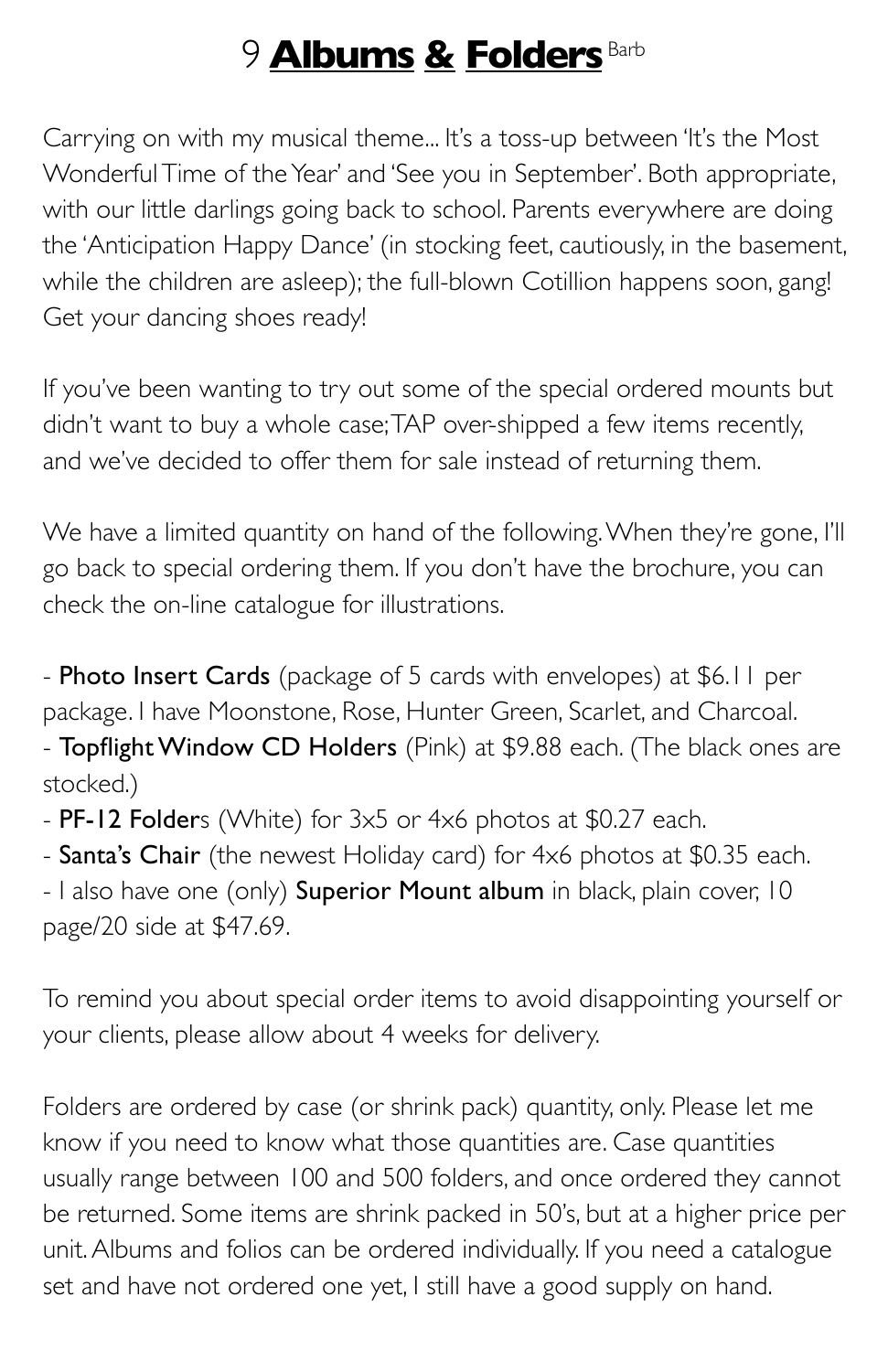### 3 **Join the Beau Photo Team at the TD Great Canadian Shoreline Cleanup**

The International Coastal Cleanup engages people to remove trash and debris from the world's beaches and waterways, to identify the sources of debris, and to change the behaviors that cause pollution.

#### Here are a few facts:

- 80% of the litter originates from inland.

- Plastic bags are the worst. Sea turtles consume bags thinking that they are jellyfish, therefore filling up their stomachs with the bags.

- Plastic bottles take 400 years to biodegrade.

- In 2008, the Shoreline Cleanup team found a wedding dress in Ontario, as well as a fully charged Ipod.

The gang at Beau is pitching in and we have sponsored a private clean up for Hadden Park. Hadden Park is located between Kitsilano Dog Beach and Vanier Park, Shoreline and Park area between Maple St and Chestnut St. Site includes both sides of the spit by the wooden boat marina in front of the Maritime Museum. Please join in and have fun helping the environment and hang out on the Beau Photo deck afterwards for a well deserved BBQ lunch.

Saturday, September 26th, 10:00am sharp at Hadden Park. Rain or shine. BBQ to follow at Beau Photo. To sign up e-mail [admin@beauphoto.com](mailto:admin@beauphoto.com) or call Carol at 604-734-7771 Space is limited.

#### About the Park

Home of the Vancouver Maritime Museum, Hadden Park is filled with fascinating bits of Vancouver history, with historic vessels often docking in harbour. The sparkling waters of English Bay are a popular attraction at most times of the year.

#### History

Englishman Harvey Hadden purchased this site in 1928 from the Canadian Pacific Railway for the sum of \$44,000, a tremendous amount of money at the time. He is quoted as saying, "Vancouver's been good to me and now it's time I was good to Vancouver." Hadden then turned around and donated the waterfront property to the Park Board and gave them an additional \$5000 to develop the area. He envisioned a bathing beach, especially for use by women and children.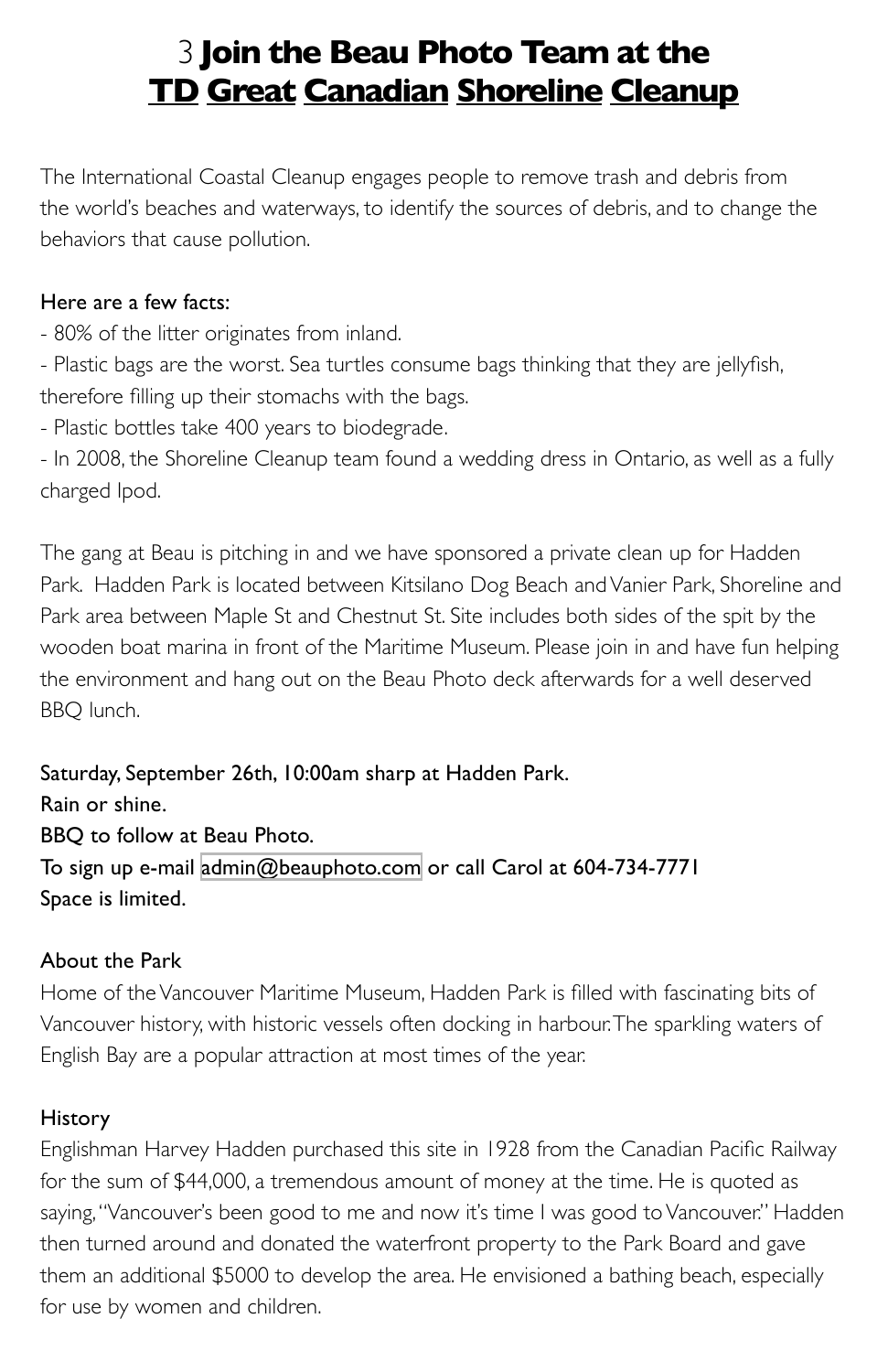### **TD Great Canadian Shoreline Cleanup**

#### Be a part of the solution



#### For more information about this program, please visit tdgcsc.ca



**CONSERVATION PARTNERS**





© 1986 Panda symbol WWF-World Wide Fund For Nature (also known as World Wildlife Fund) ® "WWF" is a WWF Registered Trademark